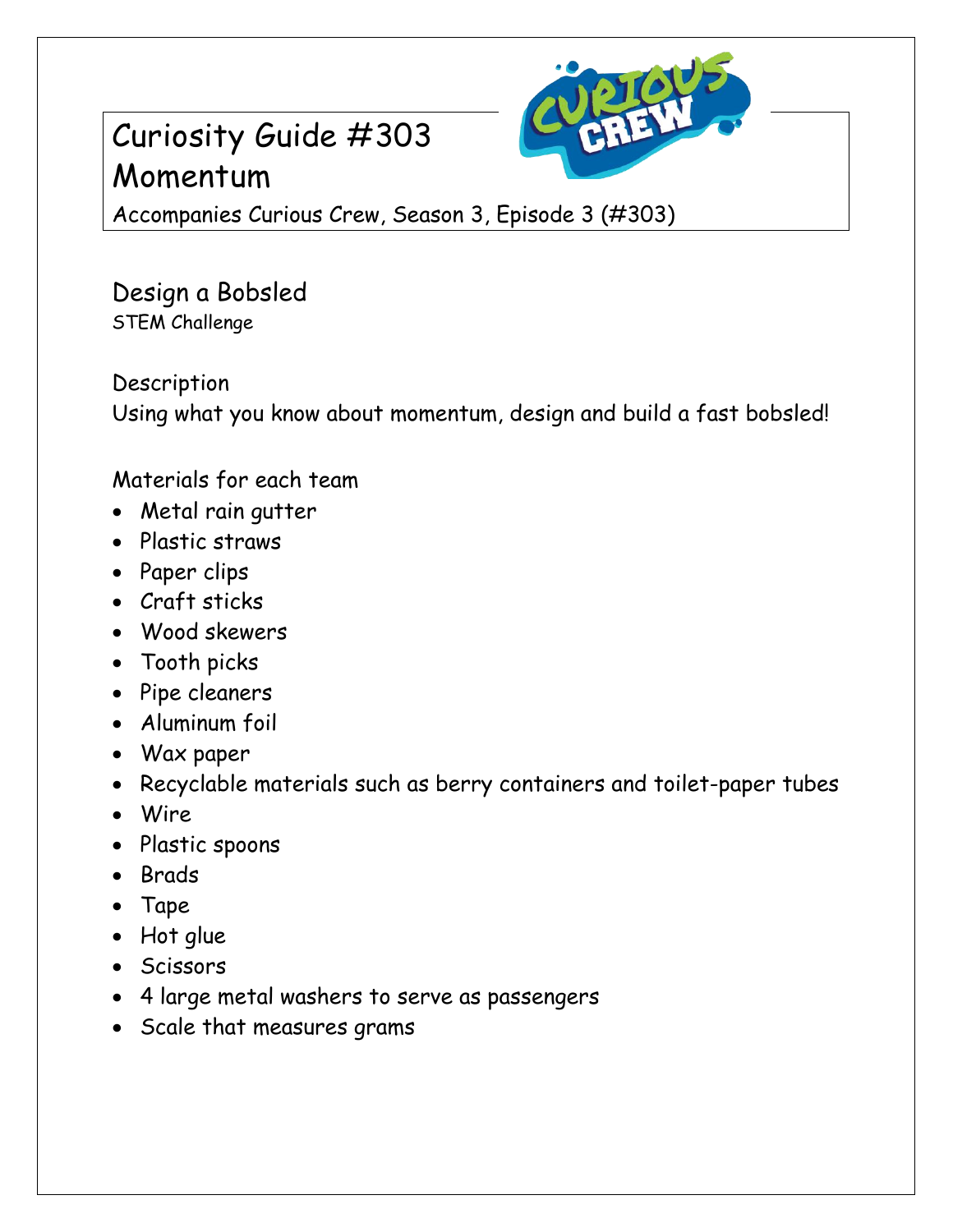Procedure 1: Designing and building the bobsleds

- 1. Each team will draft and build 2 bobsled prototypes.
- 2. Each sled must be a maximum of 70 grams.
- 3. Each sled must carry 4 metal washers, to serve as passengers.
- 4. Teams must use only the available materials.

Procedure 2: Testing the bobsleds

- 1. Weigh in each bobsled, not to exceed 70 grams.
- 2. Set one end of the metal gutter on a table and secure in place with tape. This will serve as the track.
- 3. Place a sled at the top of the track, and let go. Do not push the sled.
- 4. Test each sled with a stopwatch to determine its effectiveness.
- 5. Which sleds were most effective? Why?
- 6. How can you increase the sled's momentum and make it go faster?

My Results

Explanation

Bobsleds are designed to maximize their momentum by reducing friction. When a sled travels down a track, the sled gets slowed down by both the air molecules and the friction from the contact between